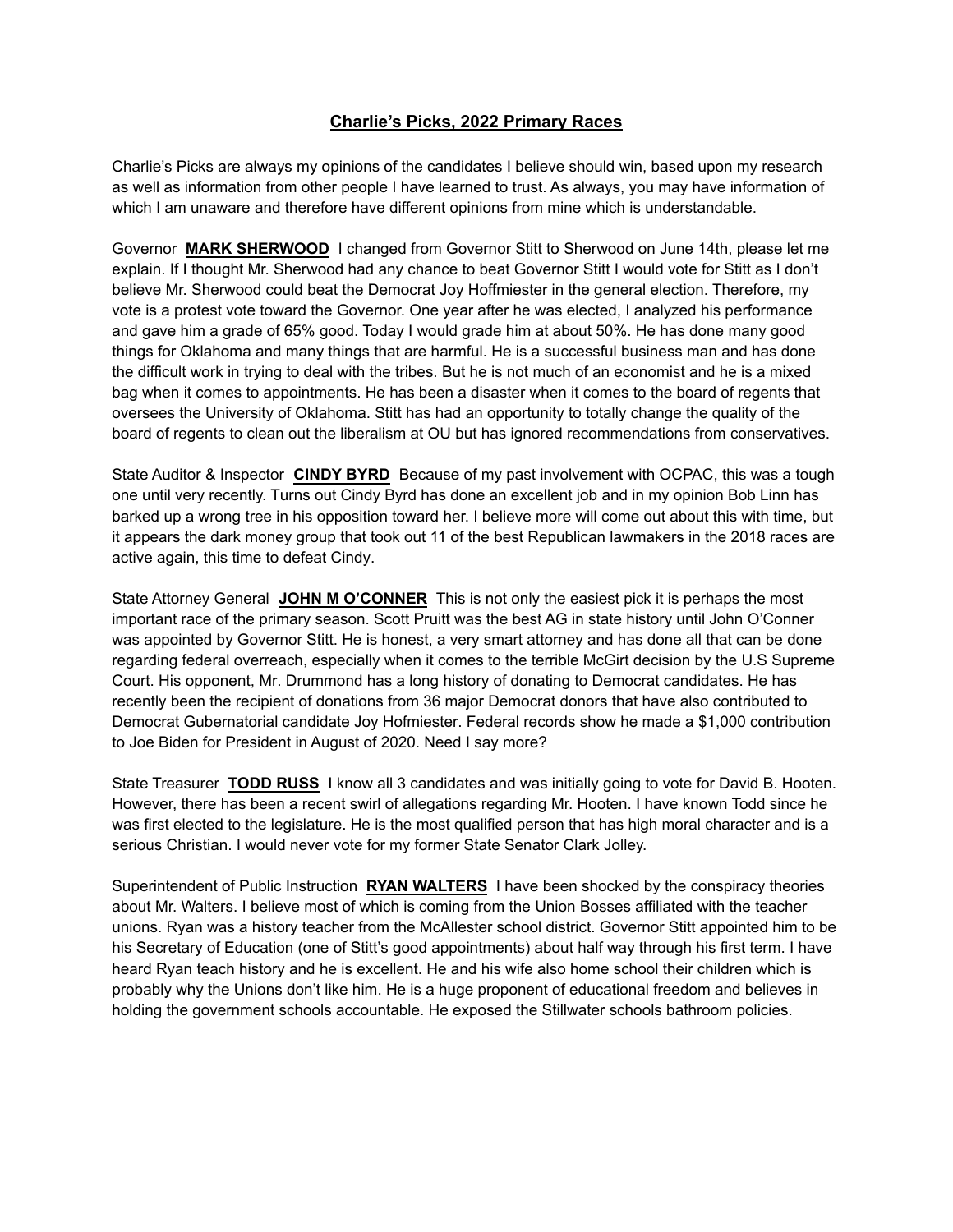Labor Commissioner **SEAN ROBERTS** Sean "the patriot" Roberts has just been termed out after being in the State House for the past 12 years where he finished with a respectable lifetime Conservative Index score of a 79. The incumbent, Leslie Osborn probably hasn't accomplished a single thing in the past 4 years but draw a big pay check. She is nothing like former Labor Commissioner Mark Costello, the best ever in that position for the state of Oklahoma

Corporation Commissioner **TODD THOMSEN** I don't like any of these candidates so I will put a clothes pin on my nose and vote for Mr. Thomsen. I base that on the advice from an oil man that told me he believed Todd would be the best candidate to help Oklahoma's oil and gas industry.

United States Senator **JACKSON LAHMEYER** Over a year ago I wrote and article about why I switched from Lankford to Lahmeyer. In that article I explained what a close relationship I had with James but how I believed he was enticed to become a typical swamp creature. James asked President Trump for an endorsement and was told absolutely not. Bottom line, I believe James has failed to understand that he cannot be all things to all people. In the day in which we live we must discern the good guys from the bad guys and never give an inch to the bad guys. Lahmeyer and Lankford are both Christians and Ministers which is a good thing. However, I believe Jackson will be a much better Senator than James in the long run. Lahmeyer is young, smart, courageous and will make a better senator than James. Polling shows this race is very close with Lankford not seeming to be able to get over 50%. There is a good chance President Trump will endorse Mr. Lahmeyer, and if so that should put him over the top.

United States Senator (to replace Jim Inhofe) **NATHAN DAHM or SCOTT PRUITT** I have endorsed Nathan but I will vote for Nathan or Scott if polling in the final week shows one of these 2 pulling ahead of the other. There will most likely be a run-off, probably between Markwayne Mullin and T.W. Shannon. If Pruitt and Dahm were not dividing the conservative vote, one of them might edge out Shannon? I have met Markwayne but don't really know him, I love T.W. and believe he was the most conservative and finest Speaker of the House in the history of Oklahoma government. However, T.W. is too close to the tribes and is in favor of the McGirt decision which is a disaster unfolding on a daily basis. I am impressed with Alex Gray and Randy Grellner but not so much with Luke Holland. The rest of the pack aren't viable.

United States Representative (CD 2) **JOHN BENNETT or JOSH BRECHEEN** Either of these 2 would make a fabulous Representative, but here again they are going to divide up the conservative vote. Hopefully one of them will be in the run-off. The last person we want serving in this district is Avery Frix from Muskogee, a particularly egregious lawmaker with a lifetime Conservative Index Score of a 56.

United States Representative (CD 3) **WADE BURLESON** What an exciting and important race between Mr. Burleson, the recently retired Enid pastor and historian par-de-excellence and the career politician Frank Lucas. This race is exciting because Mr. Burleson has a real chance to unseat Representative Lucas and it is important because Wade would be a dramatic improvement over Frank. I have known Frank since before he was elected to the state Legislature and though he is a nice fellow, he and Tom Cole are our 2 most liberal Congressmen, thoroughly infected with Washington's "swamp fever."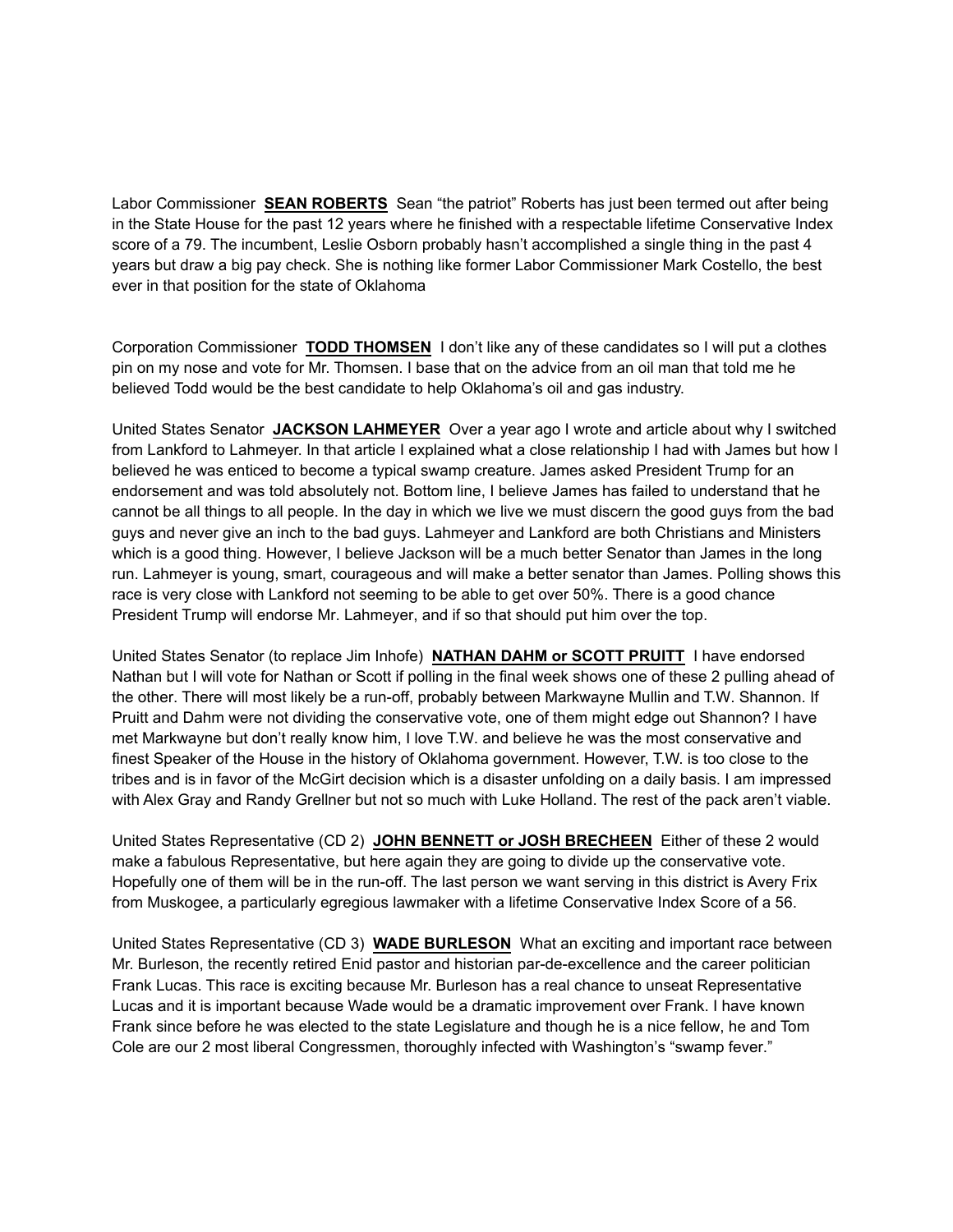United States Representative (CD 4) **JAMES TAYLOR** I first met Tom Cole when he was the State Republican Chairman before he was elected to the State Senate and before he was elected to Congress. He is by far Oklahoma's worst member of Congress, a true liberal that obtained a lot of power and wealth due to the voters in his district not closely following his voting record or perhaps too many of them really don't understand the principles of good government. Dr, Taylor is brilliant, a pastor and school teacher, a man of high moral character and he would be a huge improvement over Cole. However, his pathway to victory is difficult. There is another candidate in the race. If the two of them could force Cole into a run-off then we would have a chance for the biggest upset of the primary season.

United States Representative (CD 5) **SUBRINA BANKS** Subrina has serious conservative convictions but got into the race late and is underfunded compared to the big dollars Congresswoman Stephanie Bice has been able to amass for this race. Unless someone can defeat her, Bice is on the way to becoming a "lifer" much like Cole and Lucas.

## **Following will be STATE Senate races. I will list the senate district and a few towns in the district so you can determine if you are in the district. Your new voter ID card will list your State Senate #.**

State Senate - District 2 Claremore area **JARRIN JACKSON** Jarrin has run for the CD 2 seat twice and has spoken at OCPAC on several occasions. Jarrin exhibited real leadership skills in Iraq and is passionate about the principles of good government.

State Senate - District 4 Colcord, Jay, Westville area **HOGUEN APPERSON** Mr, Apperson is a serious Christian, a solid conservative businessman and helps his pastor minister to people with mild mental disorders. As an overcomer of such he speaks with authority on the subject.

State Senate - District 10 Ponca City, Sand Springs area **BILL COLEMAN** Senator Coleman's lifetime Conservative Index score is a 67. If his score was much lower than that, he should have drawn several Republican opponents. I wouldn't be offended if folks decided to vote for Emile DeLozier.

State Senate - District 12 Bristow, Mounds area **TODD GOLLIHARE** This pick is based upon information from some other sources.

State Senate - District 18 Yukon area **JACK STEWART** This is a newly carved out district where longtime conservative county commissioner Jack Stewart is being challenged by a young fellow that moved into the district to run for this position. Mr, Zearey has too many ties to dark money, and a consultant that I believe is the hidden cancer on Oklahoma's Republican Party.

State Senate - District 26 Fay, Kingfisher area **JJ STITT** Mr. Stitt may turn out to be far more conservative the the Incumbent Darcy Jech. Senator Jech has a lifetime Conservative Index Score of 61.

State Senate - District 28 Seminole and Lincoln counties and parts of Pott, Oklahoma & Logan counties. **JAMEY MULLIN** This is largely the Senate District I ran for 32 years ago (1990). I have talked with all 4 candidates, organized 1 candidate forum & attended another. Mr. McCommas came across the best in the first forum & was about even in the second. I have gone with Mullin based upon a willingness to learn.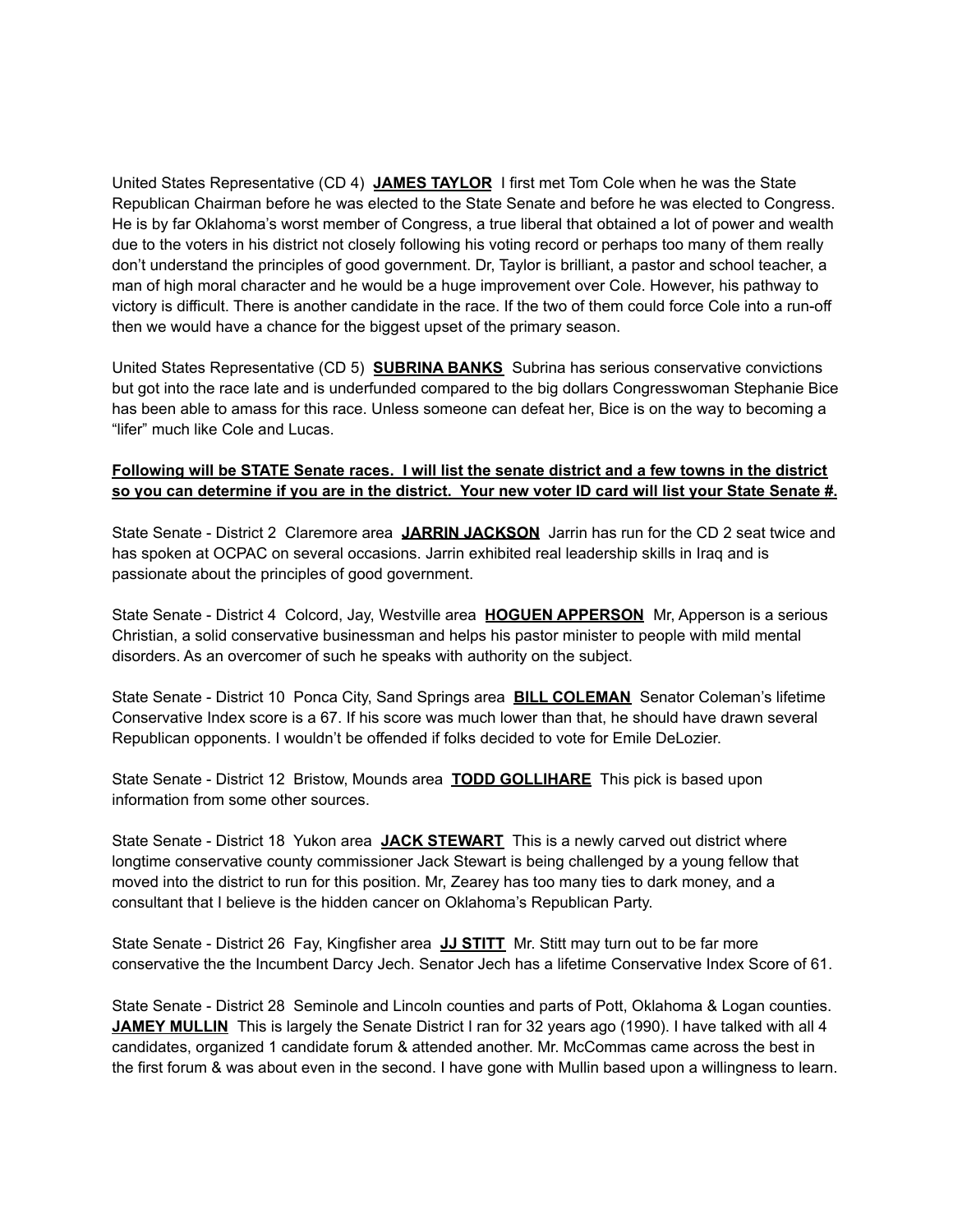State Senate - District 36 Broken Arrow area **DAVID DAMBROSO** Mr. Dambroso has been endorsed and approved of by several organizations and people. Senator Haste is not all that liberal but many believe Mr. Dambroso would be an improvement.

State Senate - District 40 NW OKC area **MIRIAM DALY** Of the 2 Republicans in the primary, Miriam is the only one that has a chance to defeat the very liberal Democrat Carri Hicks in the general election. Early on I met with Miriam and believe her to be a bona fide conservative and willing to work hard to win.

State Senate - District 42 Choctaw, OKC area **CHRIS TONEY** In our interview Chris showed very conservative instincts, a willingness to learn and an ability to work hard. He is a very serious Christian running against a former teacher who is strongly against educational freedom where the parents are empowered to chose the best education for their children.

## **Following will be STATE House races.**

State Rep - District 1 Idabel, Valiant, Broken Bow area **EDDY DEMPSEY** Representative Dempsey has a lifetime Conservative Index score of an 80. He deserves to be re-elected.

State Rep - District 4 Tahlequah area **BOB ED CULVER** Representative Culver has a lifetime Conservative Index score of a 70, which is high enough to deserve re-election.

State Rep - District 5 Grove, Pryor area **TAMARA BRYAN** I don't know much about Tamara, but the opponent Josh West has a lifetime Conservative Index score of a 53 and dosen't deserve re-election.

State Rep - District 11 Bartlesville, Collinsville area **WENDI STEARMAN** Representative Stearman is 1 of only 5 lawmakers at the Capitol to score a perfect 100 on the Conservative Index. That could only mean her opponent believes she is too conservative. After interviewing this homeschool mom 2 years ago I was excited to find such a well qualified candidate and based upon her performance at the Capitol I whole heartidly endorse her for re-election.

State Rep - District 13 Checota, Muskogee area **CARLISA ROGERS** This is an open seat vacated by the RINO Representative Avery Frix. Electing Carlisa Rogers will help improve the quality of the legislature.

State Rep - District 15 Eufala, Porum area **ANGIE BRINLEE** This is a rematch of the race 2 years ago. In interviewing Angie 2 years ago I was so pleased to see how well qualified she was for this job. Not only does this pastor's wife have high moral character, she had researched many of the controversial bills of 2020 and could explain the key points of the bills and the conservative perspective for them. If she wins this race it will produce a huge improvement for the legislature of Oklahoma.

State Rep - District 18 McAlester, Holdenville area **DAVID SMITH** Representative Smith has a lifetime Conservative Index score of an 81 and thus deserves to be re-elected.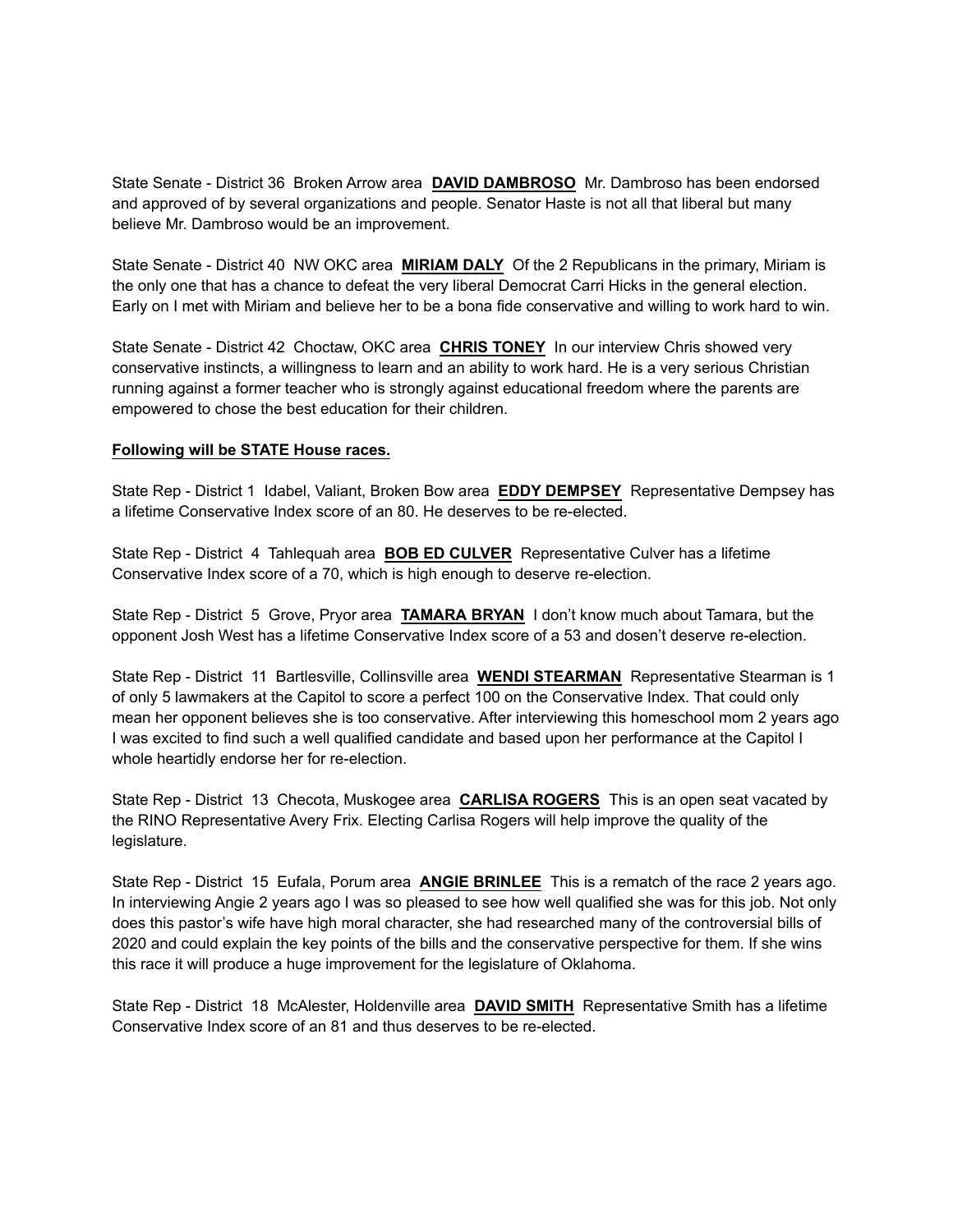State Rep - District 20 Nobel, New Castle area **SHERRIE CONLEY** Representative Conley has a lifetime Conservative Index score of a 71 and should be re-elected.

State Rep - District 21 Durant, Calera area **CODY MAYNARD** Mr. Maynard is a CPA much in the same vein as the outstanding State Representative Gerrid Kendrix from Altus. We really need professionals like this in office, especially since we need to replace the House Budget Director, hopefully this election cycle.

State Rep - District 22 includes parts of Canadian and Oklahoma counties. **JAKE MERRICK** Jake was sworn in late last year after winning a special election and therefore didn't receive a Conservative Index score. This year's score will be out in a couple of weeks. However, Jake's conservative ideology is well developed and I anticipate his score will be one of the highest in the Senate.

State Rep - District 24 Bixby, Mounds area **CHRIS BANNING** Mr. Banning is a very successful businessman, but he is a little green when it comes to politics and the principles of good government. However, during our interview process, he was like a sponge wanting to learn more about those principles and his intelligence allowed him to pick things up very quickly.

State Rep - District 29 Bristow, Manford area **KYLE HILBERT** Representative Hilbert's lifetime Conservative Index score of a paltry 58 would normally suggest he needs to be replaced. However, in my communications with his opponent suggested he would probably be worse. Hopefully in 2 years Representative Hilbert will have an improved score or else a better opponent will come forward.

State Rep - District 31 Guthrie, North Edmond area **KARMIN GRIDER** This is the House District in which I live and I will guarantee folks any of the 3 candidates running will be a hugh improvement over the outgoing Gary Mize. A team of 7 interviewed all 3 candidates and the decision was unanimous that Mrs. Grider would make the best legislator. Not only did our OCPAC team endorse her, she is also endorsed by OK2A, Oklahomans United for Life, and Oklahomans for Health and Parental Choice. The candidate that came in a close 2nd was Collin Duel with an endorsement by Americans for Prosperity.

State Rep - District 32 Lincoln County and Perkins area **RYAN DIXON** Mr. Dixon's opponent is Representative Kevin Wallace with a paltry lifetime Conservativbe Index Score of a 51. Not only is his score horrible I believe him to be one of the most self serving lawmaker at the Capitol. As the House budget director he has the power to be self serving and possibly corrupt. The businessman and homeschool dad Ryan Dixon has been working really hard since last December and has a chance to pull off the legislature's political upset of the primaries.

State Rep - District 33 Stillwater to Guthrie area **BRYCE CHAFFIN** Mr. Chaffin is in a rematch from 2 years ago when he challenged the incumbent John Talley. Of the 83 Republicans in the State House, Mr. Talley is the most liberal with a lifetime Conservative Index Score of a 47. Mr. Chaffin is another hard working homeschool Dad that lost by only 300 votes 2 years ago with very limited funds. His funding has improved this time around.

State Rep - District 34 Stillwater area **DaRAN JOHNSON** Of the 3 Republicans in this primary Mr. Johnson is a pastor, one candidate is a young homosexual and the other doesn't believe pastors should run for office. I have news for the later, if it were not for the pastors leading up to and during our war of Independence, we would still be under the rule of the British.

State Rep - District 35 Morrison, Hominy area **TY D. BURNS** Representative Burns has a lifetime Conservative Index score of a 71 and deserves to be re-elected.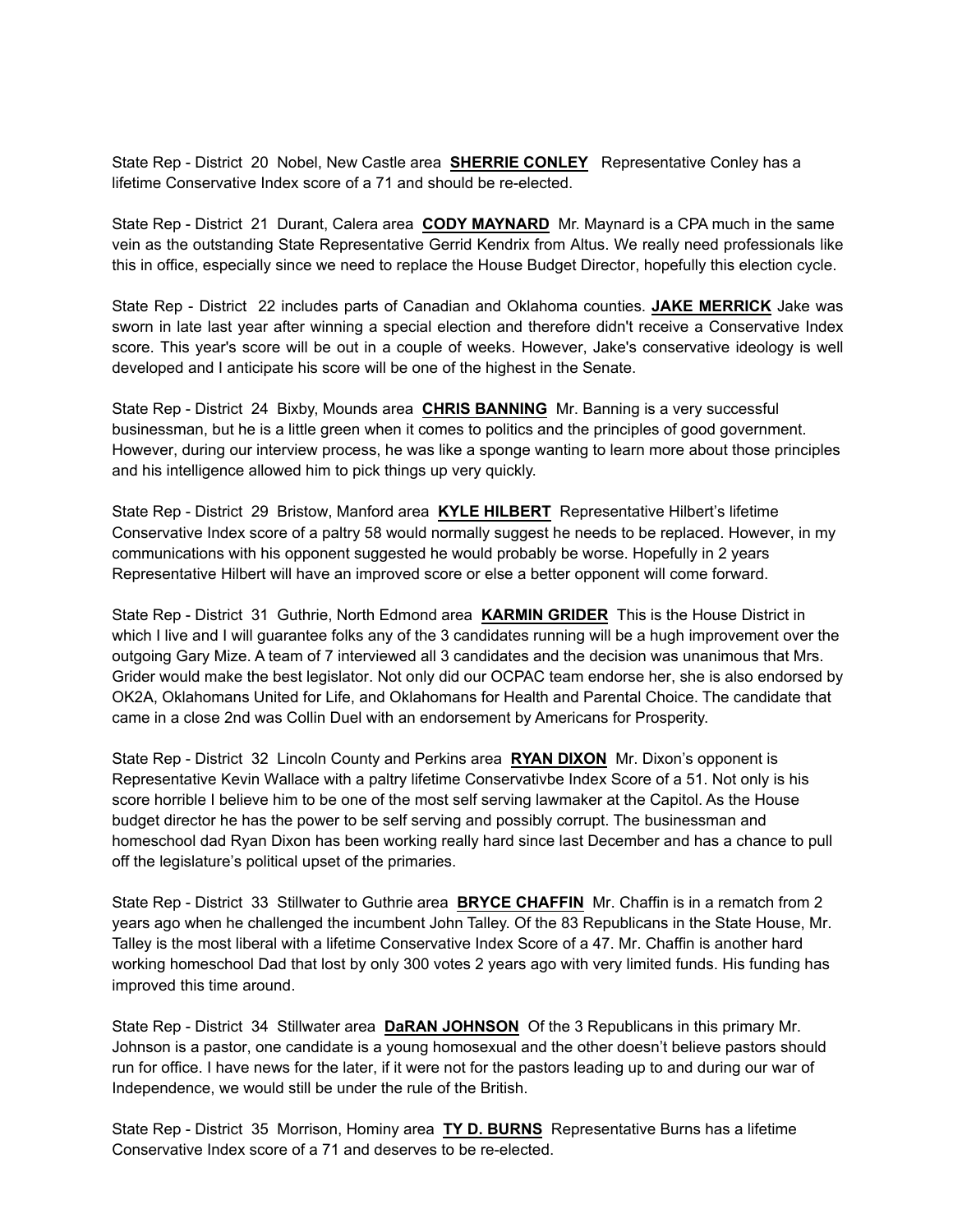State Rep - District 36 Newalla, Luther, Choctaw, Harrah area **YOUR CHOICE** Of the 5 candidates I only know 1 of them. There will surely be a run-off then I will try to interview the top 2 to make a pick.

State Rep - District 37 Ponca City area **JOE VADEN** Representative Luttrell was a Democrat, was defeated several years ago by a Republican that became quite goofy while in office. So Luttrell changed to a Republican where he defeated Mr. goofy but obviously didn't change his Liberal Democrat ideology as evidenced by his lifetime Conservative Index score of a 53.

State Rep - District 40 Enid **YOUR CHOICE** Representative Caldwell's lifetime Conservative Index score is a 61. He was not planning to run again so he drew an opponent. Once the opponent found out Chad was going to run again he decided to not campaign rather than drop out. We really don't need either of these 2 double minded men in office.

State Rep - District 42 Lindsey, Pauls Valley area **MATHEW HUGGANS** Representative Cindy Roe has a lifetime Conservative Index score of a 61 and does not deserve to be re-elected.

State Rep - District 45 Norman area **DAVE SPAULDING** Dave is a Conservative who formerly served on the Norman City Council. He is a terrific communicator and his energy should allow him to win the primary and then beat the Democrat in the November elections for this open seat.

State Rep - District 46 Norman area **KENDRA WESSON** Kendra was one of the leaders of the Unite Norman organization the successfully ousted the radical socialist mayor of Norman along with changing out all but 1 of the other socialist council members. One of her other Republican opponents, Nancy Sangirardi, almost beat the Democrat 2 years ago. However, Nancy is Pro-Choice when it comes to abortion and should not be considered as a Republican candidate.

State Rep - District 48 Pauls Valley, Ardmore area **TAMMY TOWNLEY** Representative Townley has a lifetime Conservative Index score of a 70 and deserves to be re-elected.

State Rep - District 49 Kingston, Madill area **RICHARD MILLER** Mr. Miller has been a longtime conservative activist in this area and deserves to be elected in this open seat.

State Rep - District 50 Duncan, Comanche area **DEBORAH CAMPBELL** Mrs. Campbell became embarrassed to be represented by the Republican incumbent Marcus McIntire with a lifetime Conservative Index score of a 46. When we interviewed her we were very impressed with her depth of knowledge on the issues. She also has great people skills and is knocking on a lot of doors.

State Rep - District 53 Moore area **KATHREN STEHNO** Representative McBride has a lifetime Conservative Index score of a 52. Not only is his score low, he has become a whore for the government schools. I would not support him if he ran for dog catcher. Mrs. Stehno is an educator who believes in educational liberty where would empower parents to direct the educational choice for their children.

State Rep - District 55 Clinton, Cordell, Elk City area **NICK ARCHER** All my sources were in agreement that Mr. Archer is the best person in this race to replace Todd Russ.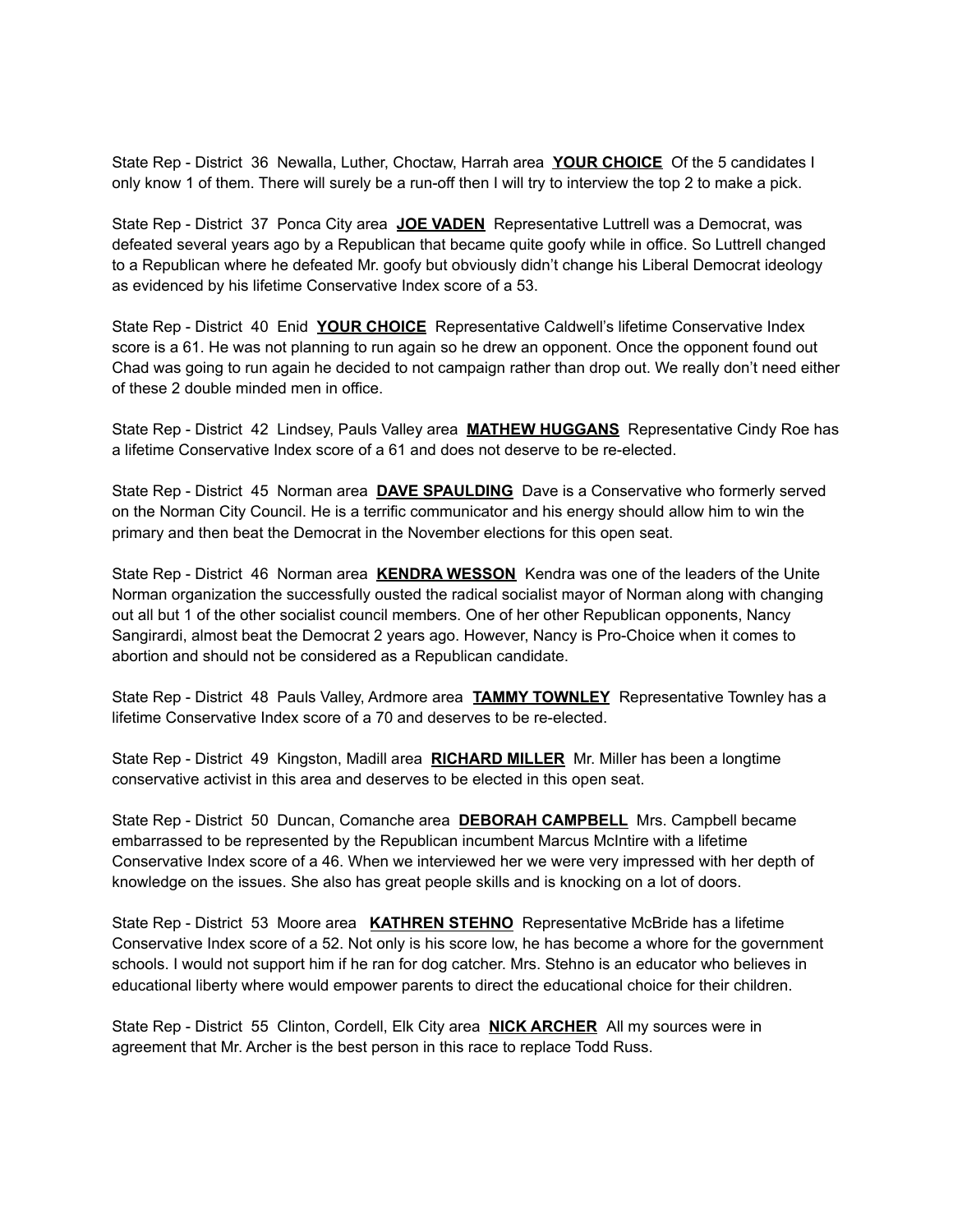State Rep - District 57 Clinton, Weatherford area **KRISTEN POISSON** While Representative Moore's lifetime Conservative Index score is a 70, I have been very disappointed with him. Especially when he was caught on video tearing down a Nathan Dahm sign and then denied he had done so.

State Rep - District 60 Yukon area **RON LYNCH** Representative Baker's lifetime Conservative Index score of a 59 proves she was a horrible replacement for former Representative Dan Fisher. When we interviewed Mr. Lynch we found him to have very conservative instincts. It will be difficult for him to win as the teacher union has probably pumped in big dollars to keep her in office to prevent educational freedom.

State Rep - District 66 Skiatook, Sand Springs area **WAYNE HILL** I was asked to moderate a candidate forum sponsored by the Osage County Republican Party. Of the 4 candidates I picked Mr. Hill though Mr. Stairs also appeared to be very conservative as well. Mr. Renfrow has hired Fount Holland as his consultant, a man I believe to be the worst consultant in the state, especially when it comes to honest integrity. When I asked each candidate for the name of a paid consultant if they had one, Mr. Renfro was very evasive with his answer. There have been big dollars spent to elect Mr. Renfrow from the same dark money group that took out 11 of the most conservative Lawmakers in 2018. That effort was known as the purge. I believe you will find Fount Holland to have been involved in that effort. Vote for Wayne Hill, not for Gabe Renfrow.

State Rep - District 76 Broken Arrow area **TIMOTHY BROOKS** Representative Ross Ford's lifetime Conservative Index score is a 58 which means he doesn't deserve to be re-elected. When we interviewed Mr. Brooks we found him to be an outstanding person with conservative values. He would be a huge improvement over Mr. Ford

State Rep - District 79 Tulsa area **PAUL HASSINK** This is an open seat that I have had to rely on other sources for my pick.

State Rep - District 87 North OKC area **VALERIE WALKER** I have not interviewed any of these candidates other than Scott Esk when he ran for a seat many years ago. I am going with OK2A's endorsement in this case. I believe there will be a run-off in this race and I will then try to interview those candidates in the run-off.

[charliemeadows7@gmail.com](mailto:charliemeadows7@gmail.com) if you want to communicate about any of these picks.

Thanks for your considerations, Charlie Meadows